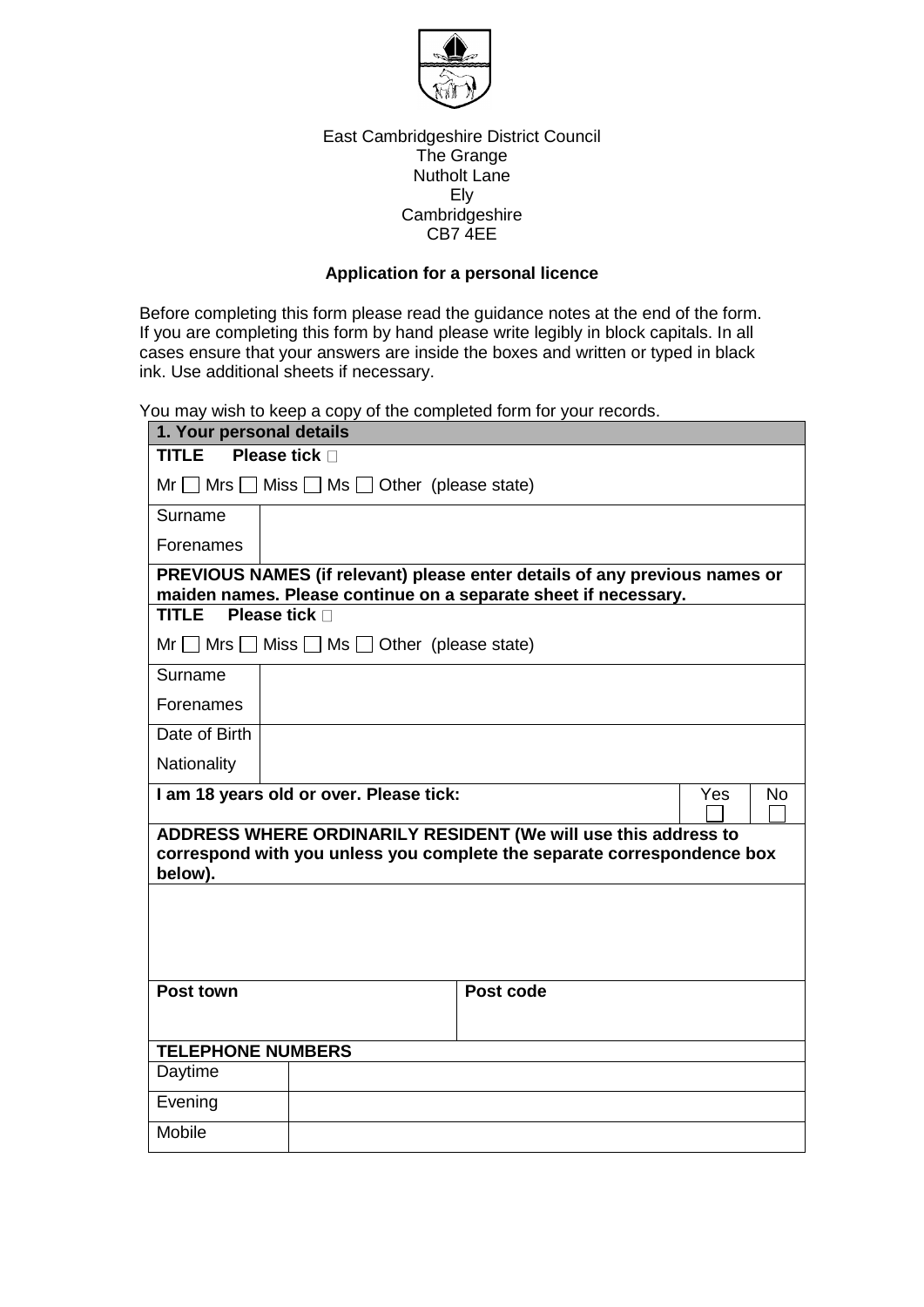# **E-MAIL ADDRESS (if you would prefer us to correspond with you by e-mail)**

Where applicable (if demonstrating a right to work via the Home Office online right to work checking service), the 'share code' provided to the applicant by that service (please see note 2 for information).

| the address above)       | Address for correspondence associated with this application (if different to |
|--------------------------|------------------------------------------------------------------------------|
| Post town                | Post code                                                                    |
| <b>TELEPHONE NUMBERS</b> |                                                                              |
| Daytime                  |                                                                              |
| Evening                  |                                                                              |
| Mobile                   |                                                                              |
|                          | E-MAIL ADDRESS (if you would prefer us to correspond with you by e-mail)     |

| 2. TOUT IICENSING QUANNEQUONS                                                           |  |  |
|-----------------------------------------------------------------------------------------|--|--|
| <b>Read Note 1</b><br><b>Please tick yes</b>                                            |  |  |
| Please indicate below which one of these statements applies to you:                     |  |  |
| 1. I hold an accredited licensing qualification                                         |  |  |
| 2. I hold a certified qualification                                                     |  |  |
| 3. I hold an equivalent qualification                                                   |  |  |
| 4. I am a person of prescribed description                                              |  |  |
| If you have ticked either of statements 1, 2 or 3 please provide details of your        |  |  |
| qualification in the box below (name of qualification, date of issue, issuing body) and |  |  |
| please enclose your qualification with your application.                                |  |  |
| If you have ticked statement 4, please provide evidence that you are a person of        |  |  |
| prescribed description.                                                                 |  |  |
|                                                                                         |  |  |
|                                                                                         |  |  |
|                                                                                         |  |  |
|                                                                                         |  |  |
|                                                                                         |  |  |

**2. Your licensing qualifications**

| 3. Previous or outstanding applications for a personal licence                                                            |     |                    |  |
|---------------------------------------------------------------------------------------------------------------------------|-----|--------------------|--|
| Note: You may only hold one personal licence at a time.                                                                   |     | <b>Please tick</b> |  |
| Do you currently hold a personal licence?                                                                                 | Yes | <b>No</b>          |  |
| Do you currently have any outstanding applications for a personal<br>licence, with this or any other licensing authority? | Yes | No                 |  |
| Has any personal licence held by you been forfeited in the last 5<br>years?                                               | Yes | N <sub>0</sub>     |  |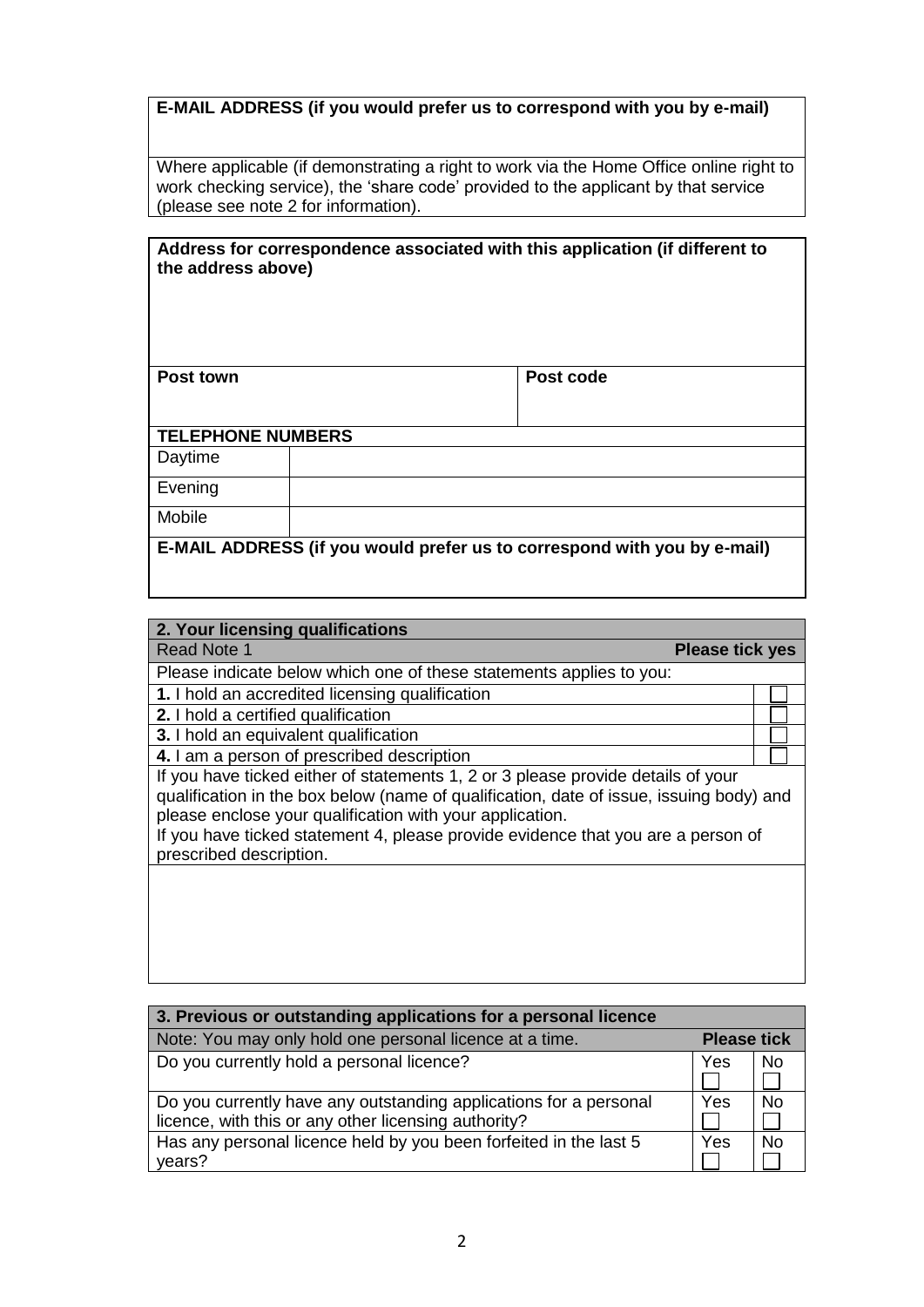| <b>Licensing Authority</b> |  |
|----------------------------|--|
| Licence number             |  |
| Date of issue              |  |
| Any further details        |  |
|                            |  |

## **4. CHECKLIST:**

| I have<br>Please tick D                                                                                                                                                                                                      | <b>ves</b> |
|------------------------------------------------------------------------------------------------------------------------------------------------------------------------------------------------------------------------------|------------|
| enclosed two photographs of myself, one of which is endorsed as a true<br>$\bullet$<br>likeness of me by a solicitor or notary, a person of standing in the<br>community or any individual with a professional qualification |            |
| enclosed any licensing qualification I hold or proof that I am a person of<br>$\bullet$<br>prescribed description                                                                                                            |            |
| enclosed a criminal conviction certificate or a criminal record certificate<br>$\bullet$<br>or the results of a subject access search of the police national computer<br>by the National Identification Service              |            |
| enclosed a completed disclosure of criminal convictions and declaration<br>$\bullet$<br>form (Schedule 2)                                                                                                                    |            |
| included a proof of my right to work in the United Kingdom or my share<br>$\bullet$<br>code issued by the Home Office online right to work checking service<br>(see note 2)                                                  |            |
| made or enclosed payment of the fee for the application                                                                                                                                                                      |            |

## **5. Declaration**

**IT IS AN OFFENCE, UNDER SECTION 158 OF THE LICENSING ACT 2003, TO MAKE A FALSE STATEMENT IN OR IN CONNECTION WITH THIS APPLICATION. THOSE WHO MAKE A FALSE STATEMENT MAY BE LIABLE ON SUMMARY CONVICTION TO A FINE OF ANY AMOUNT.** 

**I am entitled to work in the UK and am not subject to a condition preventing me from doing work relating to the carrying on of a licensable activity. I understand that my licence will become invalid if I cease to be entitled to live and work in the UK. It is an offence under section 24B of the Immigration Act 1971 to work illegally.**

**The information contained in this form is correct to the best of my knowledge and belief.**

| <b>SIGNATURE</b> | <b>DATE</b> |  |
|------------------|-------------|--|
|                  |             |  |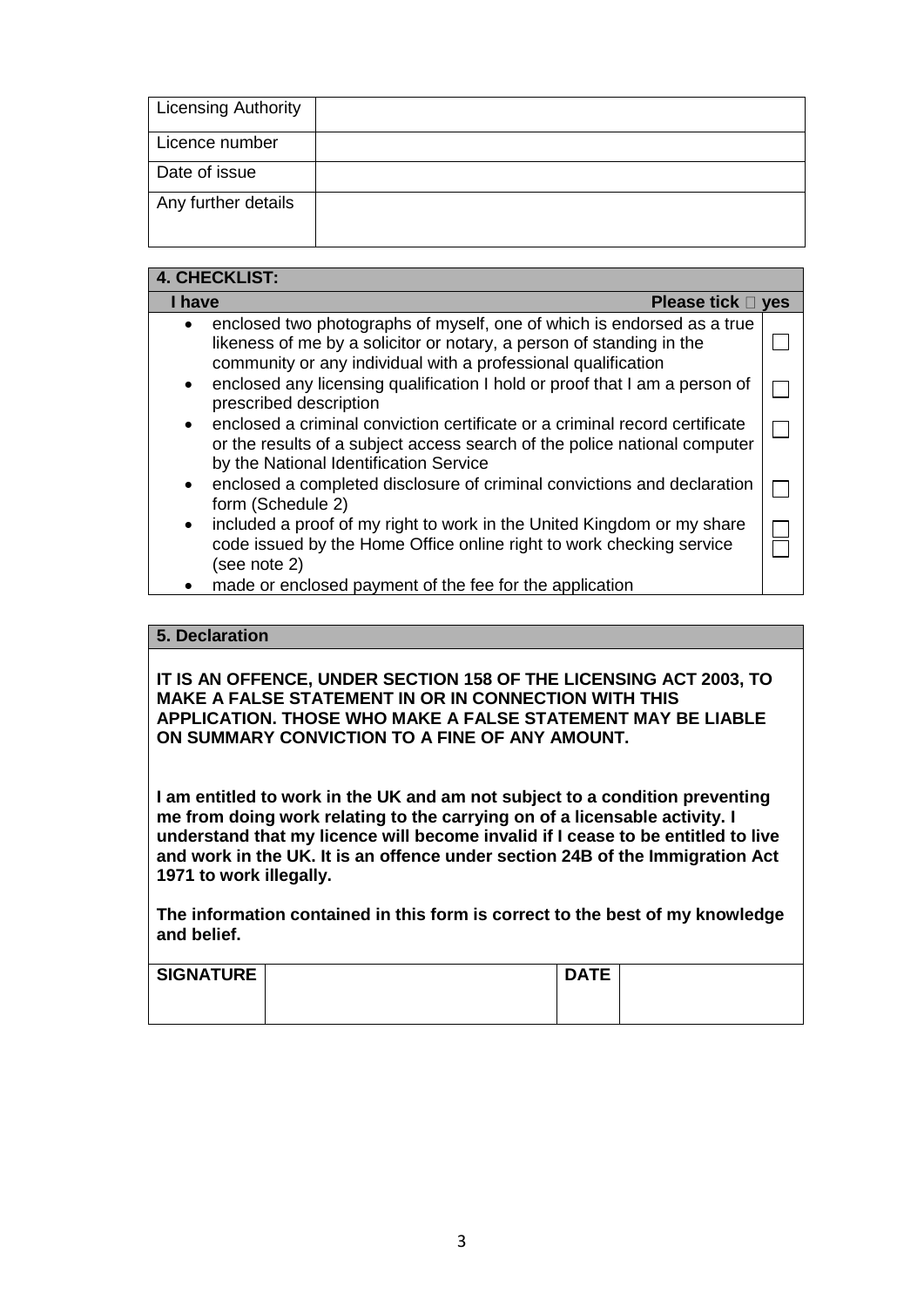## **NOTES**

Information on the Licensing Act 2003 is available on legislation.gov.uk or from your local licensing authority.

## **1. Licensing qualifications**

Licensing qualifications are dealt with in section 120(8) and (9) of the Licensing Act 2003.

## **2. Right to work/immigration status:**

A personal licence may not be issued to an individual or an individual in a partnership which is not a limited liability partnership who is resident in the UK who:

- does not have the right to live and work in the UK; or
- is subject to a condition preventing him or her from doing work relating to the carrying on of a licensable activity.

Any personal licence issued in respect of an application made on or after 6 April 2017 will become invalid if the holder ceases to be entitled to work in the UK.

Applicants must demonstrate that they have the right to work in the UK and are not subject to a condition preventing them from doing work relating to the carrying on of a licensing activity.

They do this in one of two ways:

1) by providing with this application copies or scanned copies of the documents which as applicant has provided, to demonstrate their entitlement to work in the UK (which do not need to be certified) as per information published on gov.uk and in guidance.

2) by providing their 'share code' to enable the licensing authority to carry out a check using the Home Office online right to work checking service (see below).

## **Home Office online right to work checking service**

As an alternative to providing a copy of the documents listed above, applicants may demonstrate their right to work by allowing the licensing authority to carry out a check with the Home Office online right to work checking service.

To demonstrate their right to work via the Home Office online right to work checking service applicants should include in this application their share code (provided to them upon accessing the service at [https://www.gov.uk/prove-right-to-work\)](https://www.gov.uk/prove-right-to-work), which along with the applicant's date of birth (provided with this application), will allow the licensing authority to carry out the check.

In order to establish the applicant's right to work, the check will need to indicate that the applicant is allowed to work in the United Kingdom and is not subject to a condition preventing them from doing work relating to the carrying on of a licensable activity.

An online check will not be possible in all circumstances because not all applicants will have an immigration status that can be checked online. The Home Office online right to work checking service sets out what information and/or documentation applicants will need in order to access the service. Applicants who are unable to